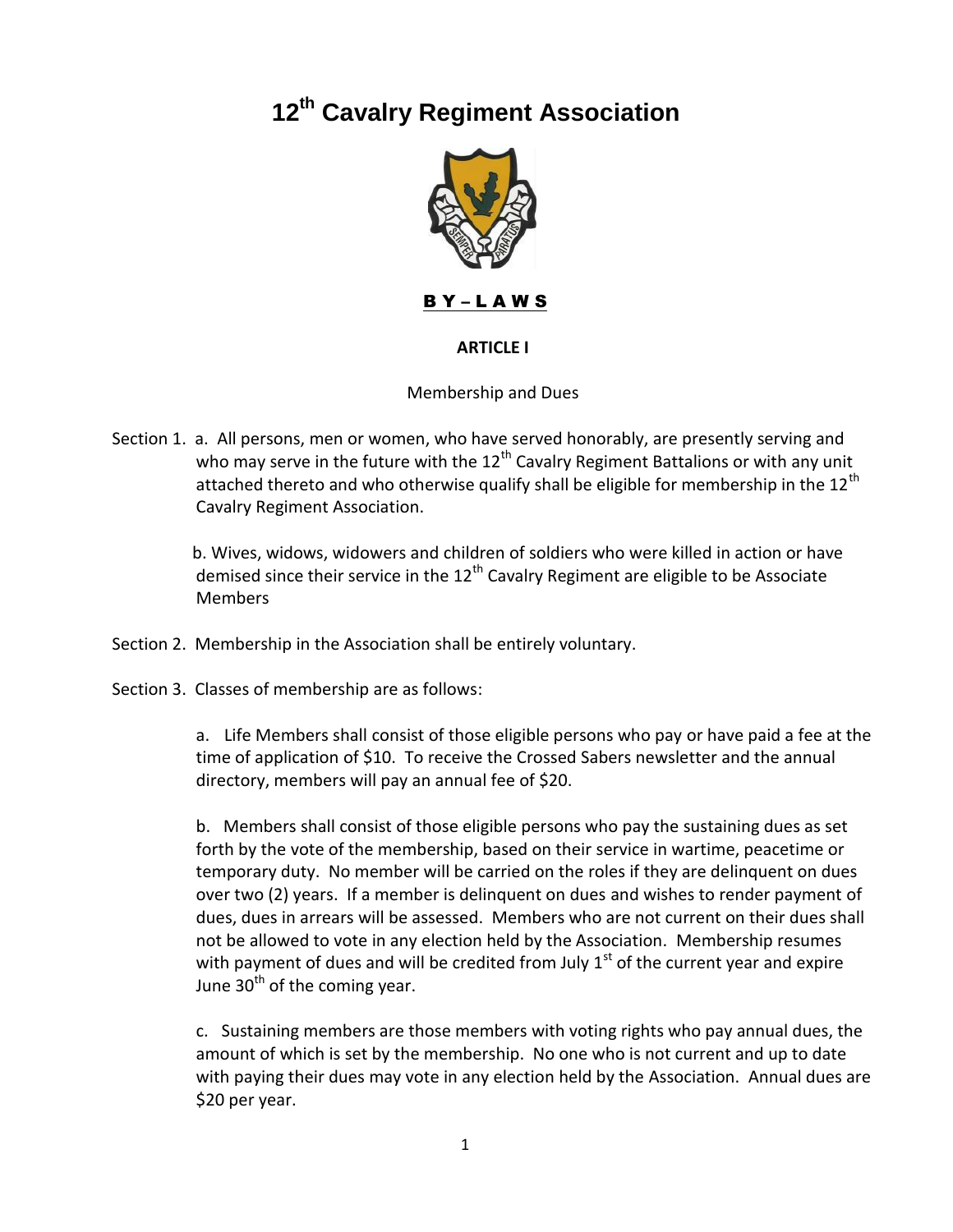d. Associate members are those persons who are husbands, wives, widows, widowers or children of deceased soldiers of the  $12<sup>th</sup>$  Cavalry Regiment who lost their life in the line of duty or have since passed away after their service. Associate members have no voting rights in the elections. Annual dues for Associate members are \$20 per year.

e. Distinguished Members of the  $12<sup>th</sup>$  Cavalry Regiment are those members who have been granted that distinction by the Chief of Armor, United States Army, for outstanding service to the Association. They have full voting rights. Annual dues for Distinguished Members of the  $12<sup>th</sup>$  Cavalry Regiment are \$20 per year.

f. Associate members shall be those "Friends of the  $12<sup>th</sup>$  Cavalry Regiment", who are not eligible for voting membership, but wish to support the Association by becoming Associate Members and paying an annual membership fee of \$20 per year.

Section 4. All voting members present at the annual  $1<sup>st</sup>$  Cavalry Association reunion shall be eligible to vote on all matters which may be brought to a vote at the meeting. Any member, at any appropriate time, may submit recommendations and suggestions to the Officers on any subject pertinent to the operation of the Association or the welfare of its members.

## **ARTICLE II**

## **Executive Board Composition and Powers**

Section 1. a. A Board of Officers consisting of four (4) elected officers, a President, a Vice-President, a Secretary and a Treasurer, (hereafter referred to as the Board) is hereby established whom shall be vested with all the powers, privileges and duties of the Association, to be exercised on behalf of and for the benefit of the Association. In addition to the Board of Officers, an editor for the Crossed Sabers newsletter, a Webmaster and a Historian will be appointed by the Board of Officers. The President will serve a term of two (2) years. The Vice-President will serve for a term of two (2) years and then will become President and serve two (2) years. Term limits will be five years (5) for the Secretary and Treasurer. There will be no term limits on the appointed offices of Editor, Historian or Webmaster. They will serve at the discretion of the Board.

b. A quorum for a meeting of the Board shall be three quarters of the Board of Officers present and voting. Majority voting shall constitute effective Board action. In case of a tie, the vote will be submitted to the Honorary Colonel and Honorary Sergeant Major of the 12<sup>th</sup> Cavalry Regiment Association. They will cast the deciding votes that will constitute a majority decision.

c. A Board of Trustees composed of five (5) Trustees will be appointed by the Board to act as mentors and advisors to the Board. Trustees will be taken from the general membership. Their term of service will be determined by the Board.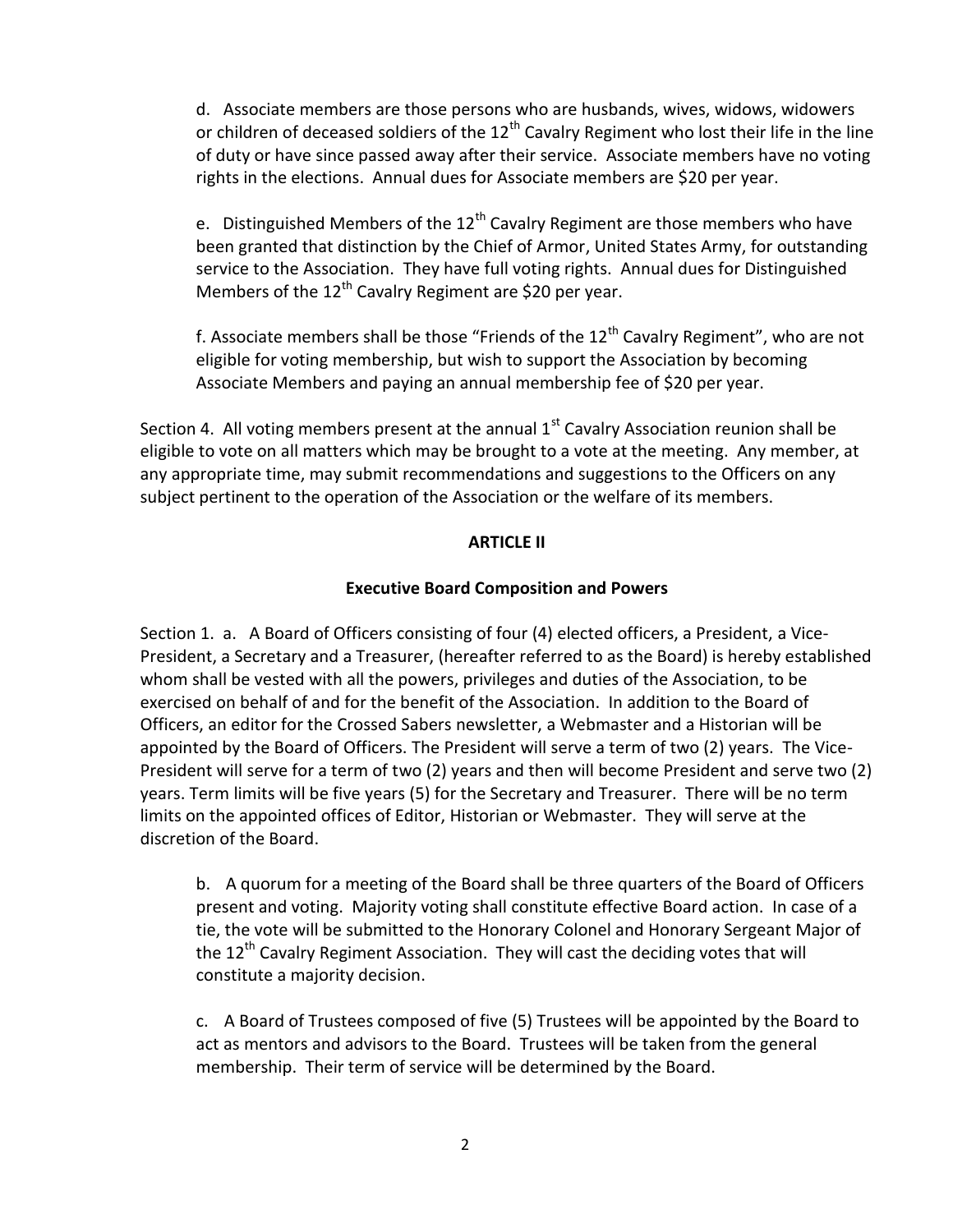d. An Honorary Colonel of the Regiment (HCOR) and an Honorary Sergeant Major of the Regiment (HSGMOR) will be appointed by the Board. They will act as mentors, advisors and give general advice for the day to day operations of the Association. The HCOR position will be filled by a former field grade or general officer who has served with the 12<sup>th</sup> Cavalry Regiment. The HSGMOR position will be filled by a former senior non commissioned officer who has served with the  $12<sup>th</sup>$  Cavalry Regiment. They will serve at the discretion of the Board.

Section 2. The Board of Officers shall have the power to:

a. Take and hold by gift, grant, device or bequest, real and personal property in its own right or in trust for any purpose comprised in the objectives of the Association.

Section 4. The Association shall be non-political, non-partisan and non-sectarian.

## **ARTICLE III**

## **Officers, Duties and Administration**

Section 1. The administration and conduct of business of the Association shall be vested in a group of officers consisting of a President, a Vice President, a Secretary and a Treasurer. A Webmaster, Historian and Editor of the Crossed Sabers Newsletter will be appointed by the Officers

Section 2. The Officers of the Association shall be elected by casting an oral or secret ballot by members in good standing at the annual meeting of the Association at the  $1<sup>st</sup>$  Cavalry Division Association and shall serve such terms as set forth in the By-Laws of the Association.

Section 3. Duties of the Officers and Appointees

## **Officers**

- a. President
	- 1. It shall be the duty of the President to preside at all meetings of the Association, to cause to be issued all notices which may be required to appoint all committees and appointees, to execute all agreements, contracts or other documents in the name of the Association, and to see that the same are properly carried into execution to discharge all executive functions of the Association, and to perform such other acts as pertain to his office, which shall not contravene any provisions of the Constitution or By-Laws enacted there under.
- b. Vice President
	- 1. It shall be the duty of the Vice President to aid the President, to carry out the President's duties during his absence or disability and to perform such other duties as may be assigned by the President. In case the office of the President is vacated, the Vice-President will become the President and a new Vice President shall be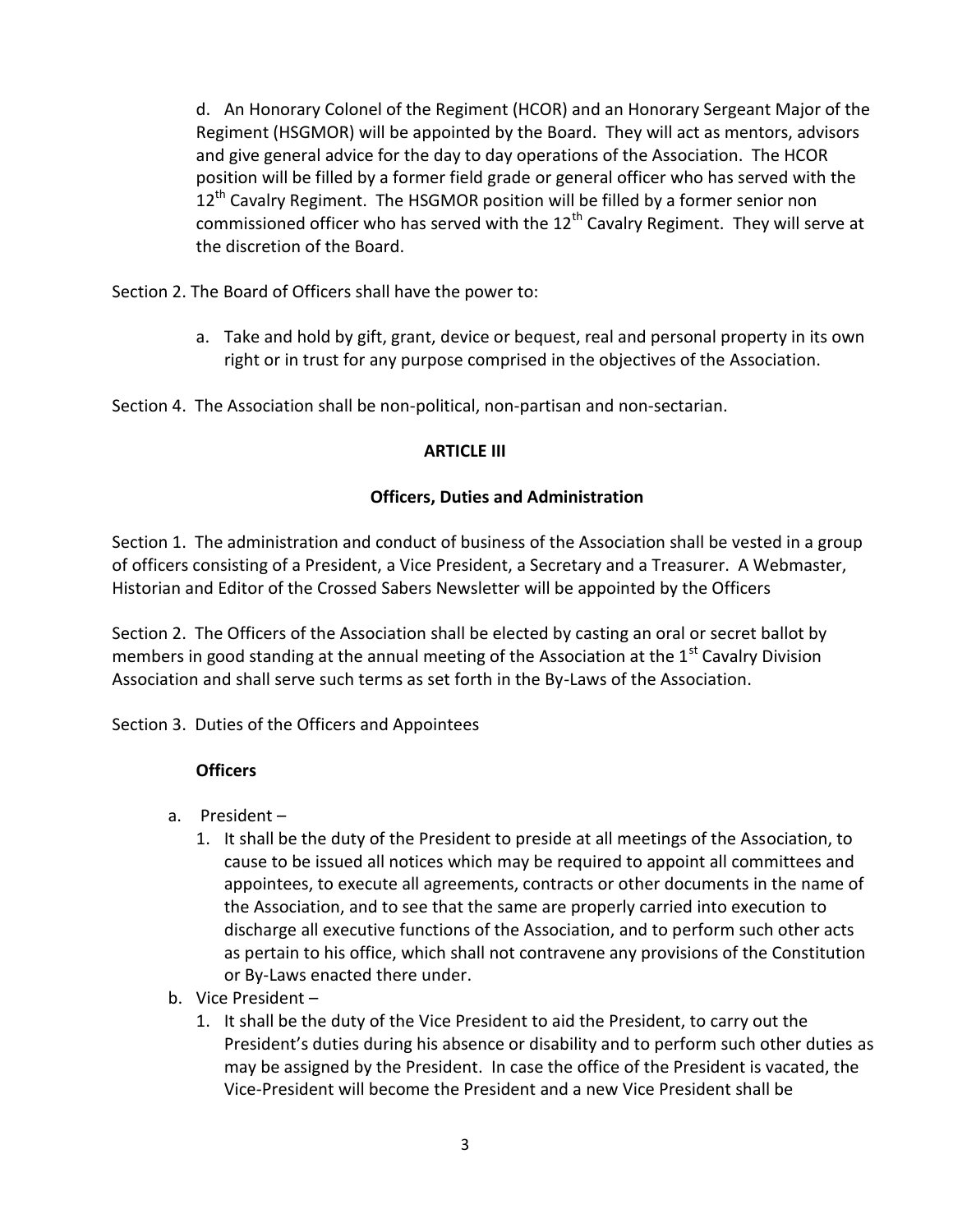appointed by the Board. When the President's term of two (2) years is concluded, the Vice President will assume the office of President.

- c. Secretary
	- 1. Publishes the 12th Cavalry news column for the 1st Cavalry Division Association, *Saber*, the official publication of the  $1<sup>st</sup>$  Cavalry.
	- 2. Monitors the  $1/12^{th}$  and  $2/12^{th}$  deployments of active duty personnel to keep the general membership appraised of news, injuries, deaths and awards and decorations of active duty  $12^{th}$  Cavalry personnel.
	- 3. Maintains a liaison with the  $12<sup>th</sup>$  Cavalry Battalions, both in garrison and deployment.
	- 4. Keeps proper records of all business of the Association and to keep minutes of the meetings of the officers of the Association.
	- 5. Interfaces, monitors and maintains communications with historical or future units of the 12<sup>th</sup> Cavalry Regiment. Administers, monitors and operates the Association's Facebook site.
- d. Treasurer
	- 1. Keeps the **official** master database of all 12th Cavalry Regiment Association members. Update the master database using change of addresses, returned mailers and new and renewed membership applications received during the year. The use of the database is for keeping track of contact information of members for the Membership Directory, which is published and mailed to each member every July. The database records the expiration date of membership for all members. Another use of the database is for use as a mailing list for the Crossed Sabers newsletter and the Membership Directory.
	- 2. Keeps a record of physical receipts and disbursement checks for those expenses. Examples would be mailing expense, office supplies, bank charges, printing expense, paper supplies and mailing permits. Any other expense would have to be approved by the leadership.
	- 3. Prepares and mails the membership directory each July. The source for the directory is the master database.
	- 4. Sends the master database to the Crossed Sabers editor each quarter for use in mailing the newsletter.
	- 5. Receives new and renewal membership applications, adds them to the database and mails a welcome letter and a membership card to the new or renewing member, along with a directory of the membership.
	- 6. Maintains a separate Trooper Support Fund either in a separate account or at least to be able to identify the totals of each account, the general membership fund and the Trooper Support Fund. The Trooper Support Fund is used to buy Stetson hats or appropriate memorials for active duty  $1^{2th}$  Cavalry troopers who are killed in action. A member of the Association is dispatched to each funeral to present the Stetson or appropriate memorial to the family to show our respect. The TSF is also used for morale and general welfare of active duty battalions. It can be used for the dependents when their active duty personnel were deployed or the general welfare funds for each battalion so they can have their own private events, etc.
	- 7. Prepares and mails Form 990 N e-post card to the IRS by May  $15<sup>th</sup>$  of each year. This will ensure that our tax exempt status is continued.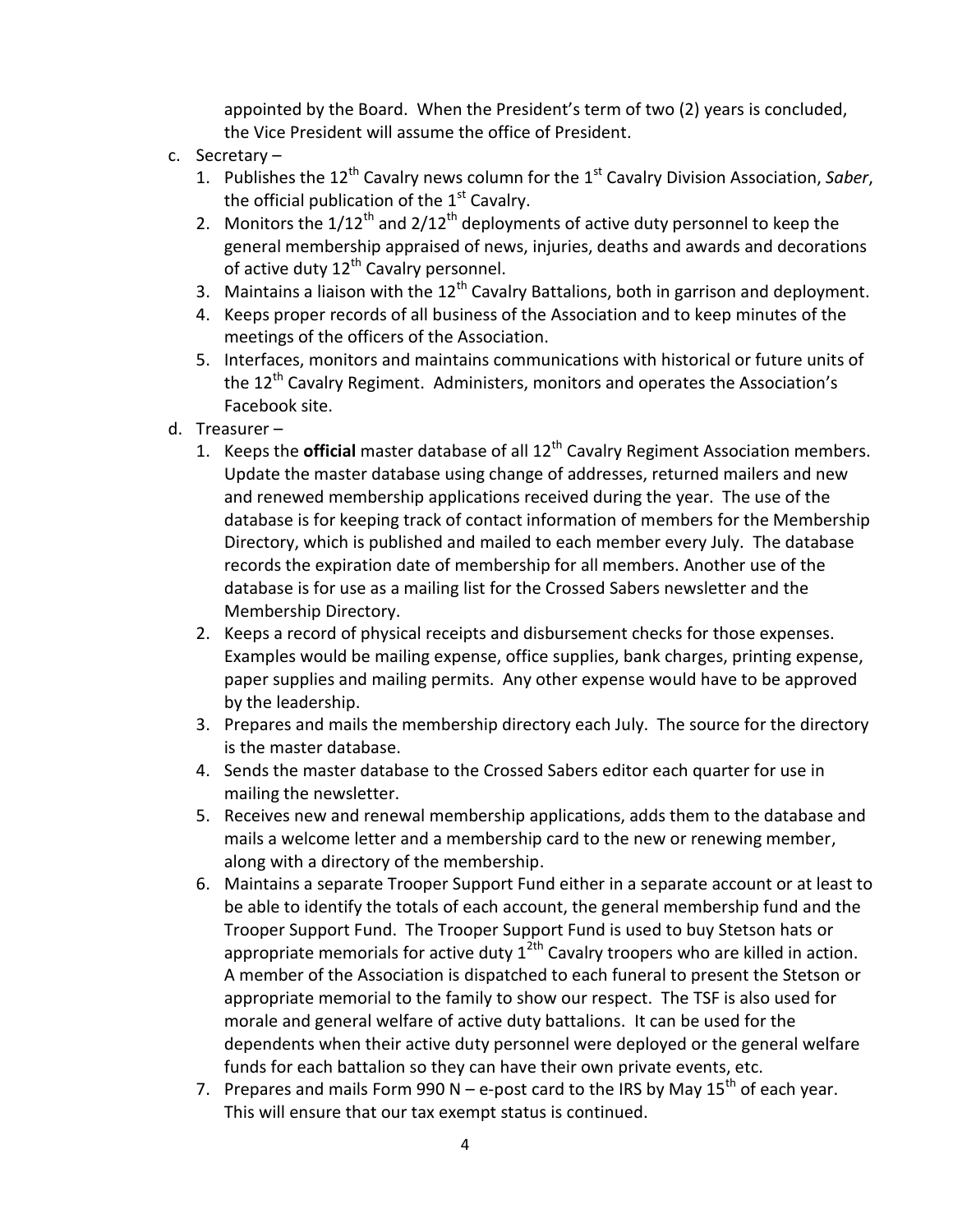8. He/She will submit an annual report at the Annual Reunion and shall make such other reports as required by the Officers of the Association.

# **Appointees**

- a. Webmaster
	- 1. Maintains the website for the  $12<sup>th</sup>$  Cavalry Regiment Association.
	- 2. Archives old articles and keeps the website current and up to date.
	- 3. Posts pictures by unit for easy access by the membership.
	- 4. Publishes information about current events that involve news about the general membership.
	- 5. Maintains security for the website.
- b. *s*HiHHHistorian –

1. Keeps physical records that were obtained at cost at the National Archives, which includes unit histories and Daily Staff Journals for the 1/12<sup>th</sup> and 2/12<sup>th</sup>.

2. Writes a historical article about either battalion in any war or peace time period, to include the early days chasing Poncho Villa, WWI, WWII, Korea or Vietnam, to go in the Crossed Sabers newsletter each quarter.

3. Handles inquiries that have to do with relatives of men or women who were KIA serving with the  $12<sup>th</sup>$  Cavalry, to include information about personnel who are since deceased after their service.

c. Editor – Crossed Sabers Newsletter

1. Prepares the newsletter based on information received from the leadership and the membership. Each newsletter should contain an article from the President and Honorary Colonel of the Regiment. It should also be a venue for any other volunteer or officer to publish important messages to the general membership. Examples of articles are: current news about the active duty battalions that we support, news about any of our membership who are honored in their local communities, awards that are conferred upon our general membership, reunions, military content cartoons and any general information that will promote the  $12<sup>th</sup>$  Cavalry Regiment Association.

2. Sends any changes in contact information for the membership to the database to the Treasurer that he receives.

3. Submits expense receipts for printing, mailing, etc. to the Treasurer for reimbursement.

4. Procures a mailing permit from his/her local post office. There is a yearly fee, plus a reduced rate for mailing expense per piece for each mailing

5. A general rule of thumb is to use as many pictures as room permits in the newsletter.

Section 4. The By-Laws may provide for appointment of committees to assist in the administration of the Association.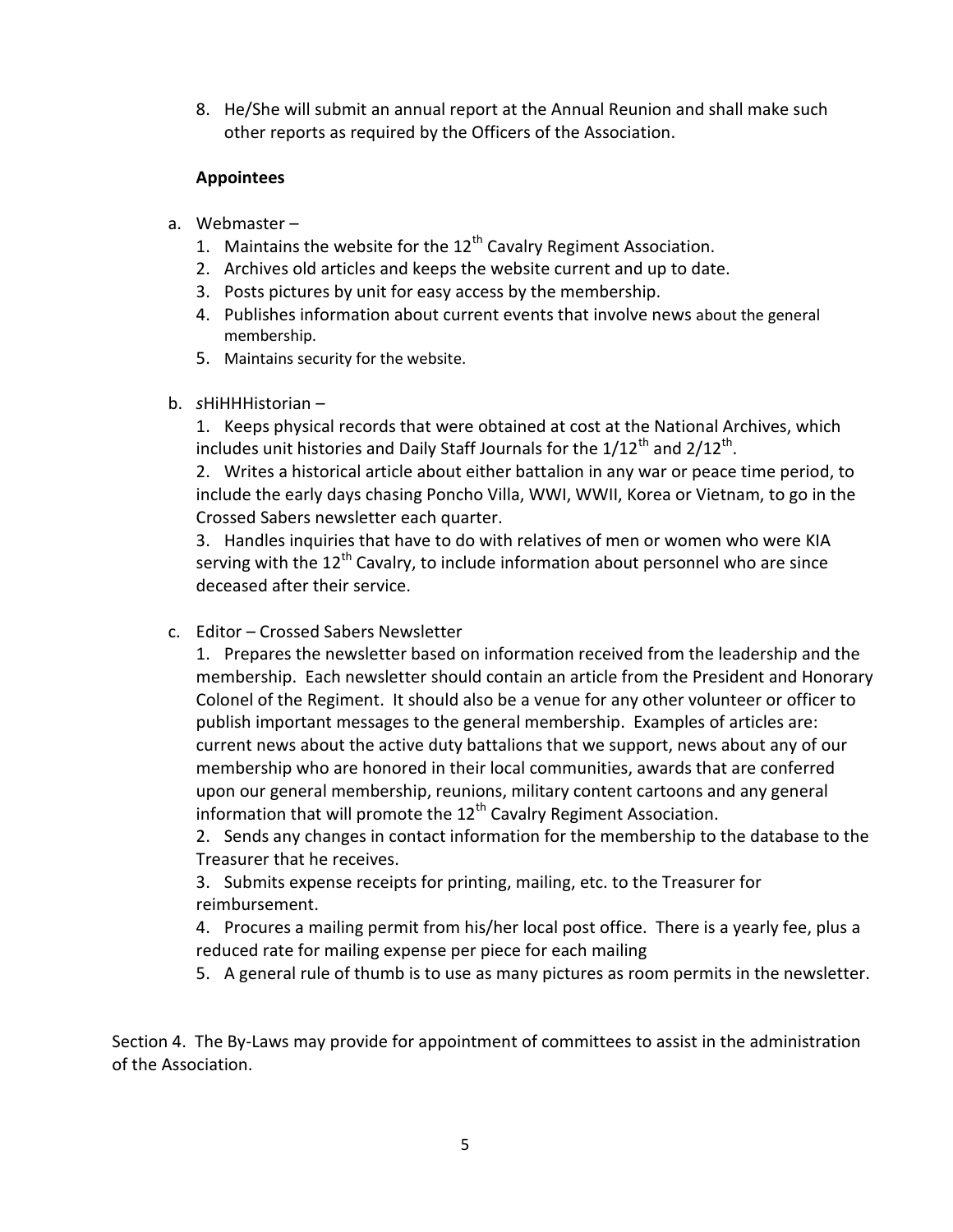Section 5. Private property of the members of the Association shall not be subject to payment of Association debts.

Section 6. The address of the Association shall be the home address of the Treasurer of the Association. He or she, as the case may be, will answer or distribute correspondence, dues received, donations and various other funds that come from sources outside of the membership to the appropriate officer or banking institution.

## **ARTICLE IV**

## Meetings

Section 1. The legislative and regulatory powers of the Association shall be vested in the general membership of the Association who shall be called to convene at least once annually at reunion or meeting.

Section 2. The time and place of such an annual meeting will be during the annual  $1<sup>st</sup>$  Cavalry Division Association reunion that is held each year. Other meetings via Skype or telephone can be called by the Officers of the Association on an ad hoc basis to conduct Association business.

Section 3. Except under extraordinary and unusual circumstances, a reunion of all members of the Association shall be held annually at a time, date and location determined by the 1<sup>st</sup> Cavalry Division Association.

Section 4. The business meeting of the Association shall be conducted during the annual reunion and a quorum shall consist of at least ten (10) members present and voting.

Section 5. Provided a quorum is present, a majority vote of those members present and voting at an annual reunion shall constitute effective action on all matters (except By-Law changes), including election of officers for the Board. Voting may be by show of hands or by ballot, as designated by the presiding officer.

Section 6. The President may appoint a Nominating Committee to nominate persons for the offices and members of the Board. Nominations may also be made from the floor, provided the nominee has agreed to serve if elected.

Section 7. Meetings of the Board shall precede and follow the annual business meeting, the President will determine the time and place.

Section 8. *Robert's Revised Rules of Order* shall govern the proceedings and form the business at the Annual Reunion, except where otherwise provided in the Constitution and By-Laws.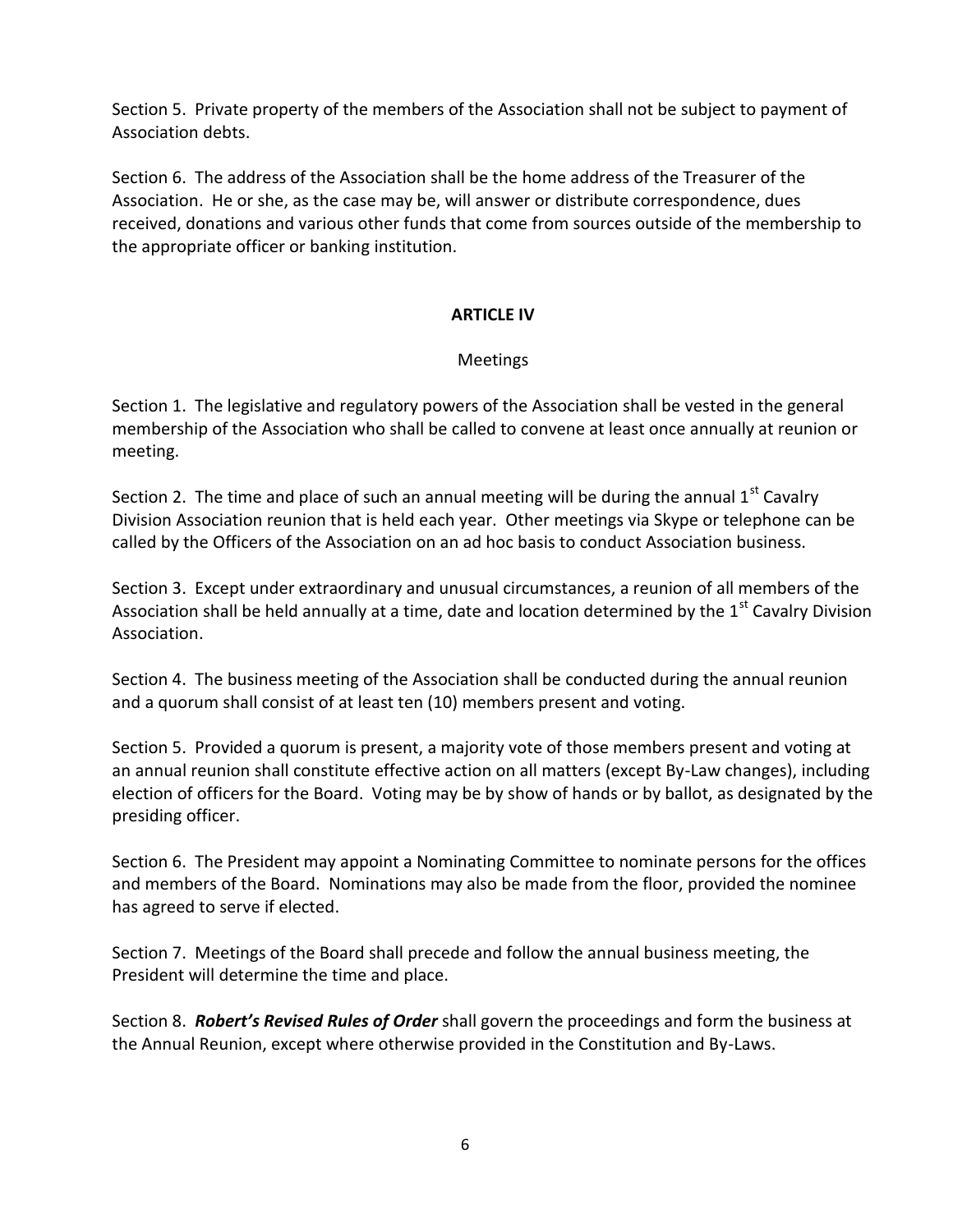# **ACTICLE V**

## Amendments

Section 1. This constitution may be amended by a two-thirds vote of Association members present and voting at the  $1<sup>st</sup>$  Cavalry Division Association annual reunion meeting, provided that adequate notice (24 hours) of the proposed amendment has been furnished to the membership.

Section 2. Notice of the approved amendments will be furnished to the membership within 120 days after the annual reunion meeting in the Crossed Sabers Newsletter and will be posted on the 12<sup>th</sup> Cavalry Regiment Association website.

## **ARTICLE VI**

# Interim Administration

Section 1. Matters requiring consideration and action by the general membership of the Association for which, in the opinion of the Board, time does not permit waiting until the next annual meeting, may be submitted with full explanation and documentation to the membership through publications in the Association Newsletter of by mail. Each such notice shall clearly state the time, within which, the members must act upon the proposal in order for the response to be effective.

Section 2. A simple majority vote of the general membership of the Association responding to the notice shall be deemed effective action.

Section 3. Any decision made as a result of or based on such a poll shall be disclosed to the general membership as soon as humanly possible.

## **ARTICLE VII**

#### **Finances**

Section 1. The Board is authorized to conduct, or cause to be conducted, fund raising drives for special purposes of the Association.

Section 2. The corpus and income of any accounts shall be used only for the payment of operating expenses incurred in the performance of the Association's desired purposes. Under no circumstances shall any of the corpuses or income of the operating fund be used for the personal benefit of any member or officer.